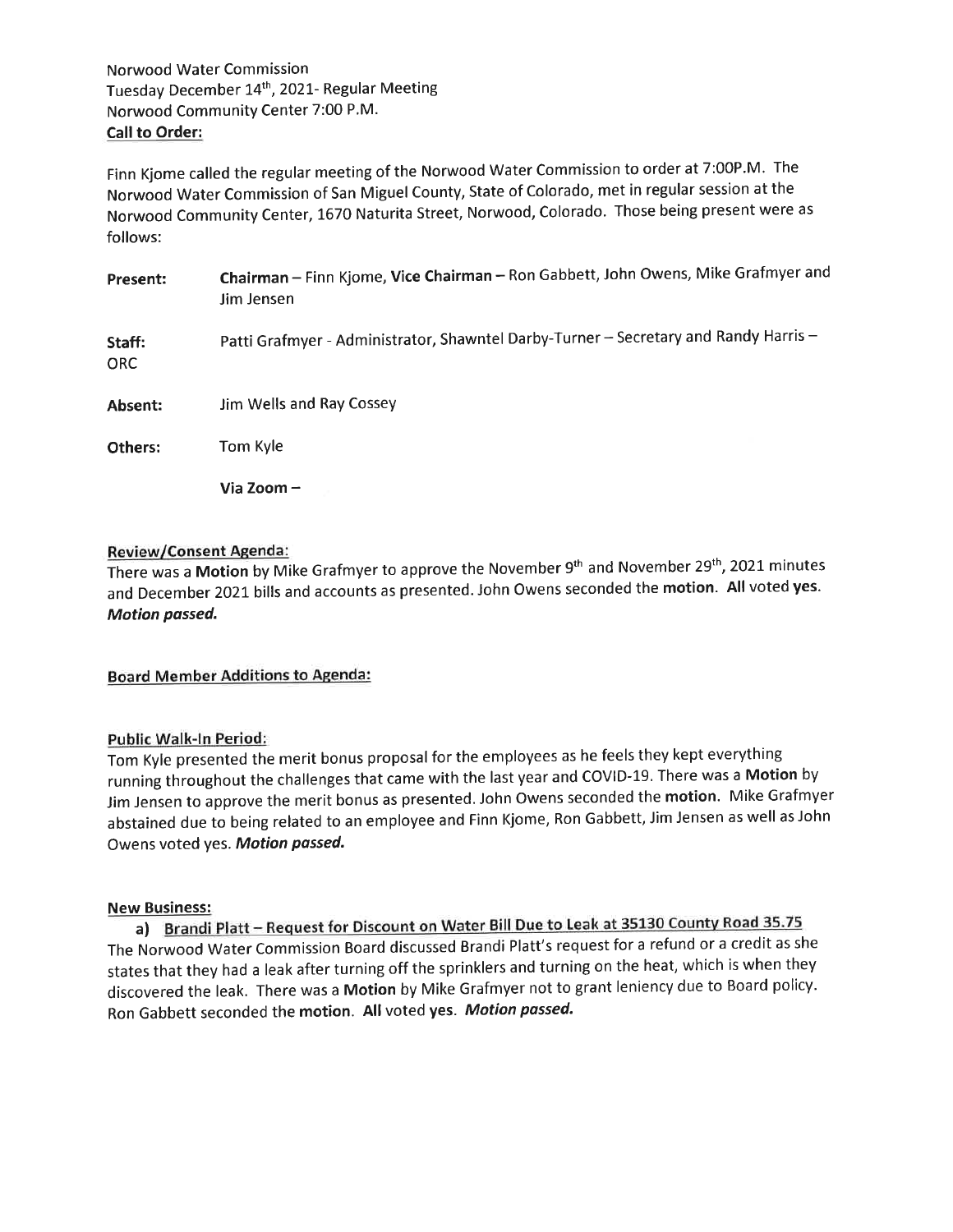Norwood Water Commission Tuesday December 14<sup>th</sup>, 2021- Regular Meeting Norwood Community Center 7:00 P.M.

## b) Resolution 1214-W Series 2021, Approving 2022 Budget

After looking over the 2022 Budget and discussing, there was a Motion by Ron Gabbett to adopt the 2022 Budget. John Owens seconded the motion. Finn Kjome and Jim Jensen voted yes Mike Grafmyer abstained due to being related to an employee. Motion passed.

#### Old Business:

# a) Ray Cossey - Further Discussion on Shared Water Line in Redvale

Ray Cossey was not present. Patti Grafmyer gave an update:

When she came back from vacation Ray came in and asked if he could sit down with her and Randy Harris to hammer this out. Patti asked him what came of the November meeting and he gave her his overview. She told him that she couldn't deviate from what she had sent to the Board previously as we are just staff. Patti spoke with Finn Kjome to ask what came out of the November meeting and then she called Ray back, stating that the Board had given him a couple of options - to share the trench with separate service lines or he could do a mainline extension. He asked to be put on the agenda again and that's why he was put on for this month.

#### Staff Reports/Announcements

#### a) Public Works Director's Report:

Randy Harris states that the reservoirs topped off at the end of November

Staff is cleaning around the water treatment plant.

Williams Construction is working on fixing the Reeds' meter pit. They dug a 2-foot drainage ditch for the line to drain to daylight according to the regulations. They installed a curb stop at the property line and there are no leaks as of right now. They will upsize the drain line.

Randy presented a few changes to the rules and regulation for Material and lnstallation Specifications.

Chlorine educator in Filter Train #2 had some minor issues but they are taking care of it.

Things are going good with Stan, the new ORC. He's very involved.

Things are going well with the generator. lt's starting every day. We are trying to run all the old gas out of it so we can put fresh gas in.

We tested the fire hydrant for the new subdivision going in on Pine Street. The pressure .

We are purchasing the tools we needed.

A deep clean was done on all the clarifiers.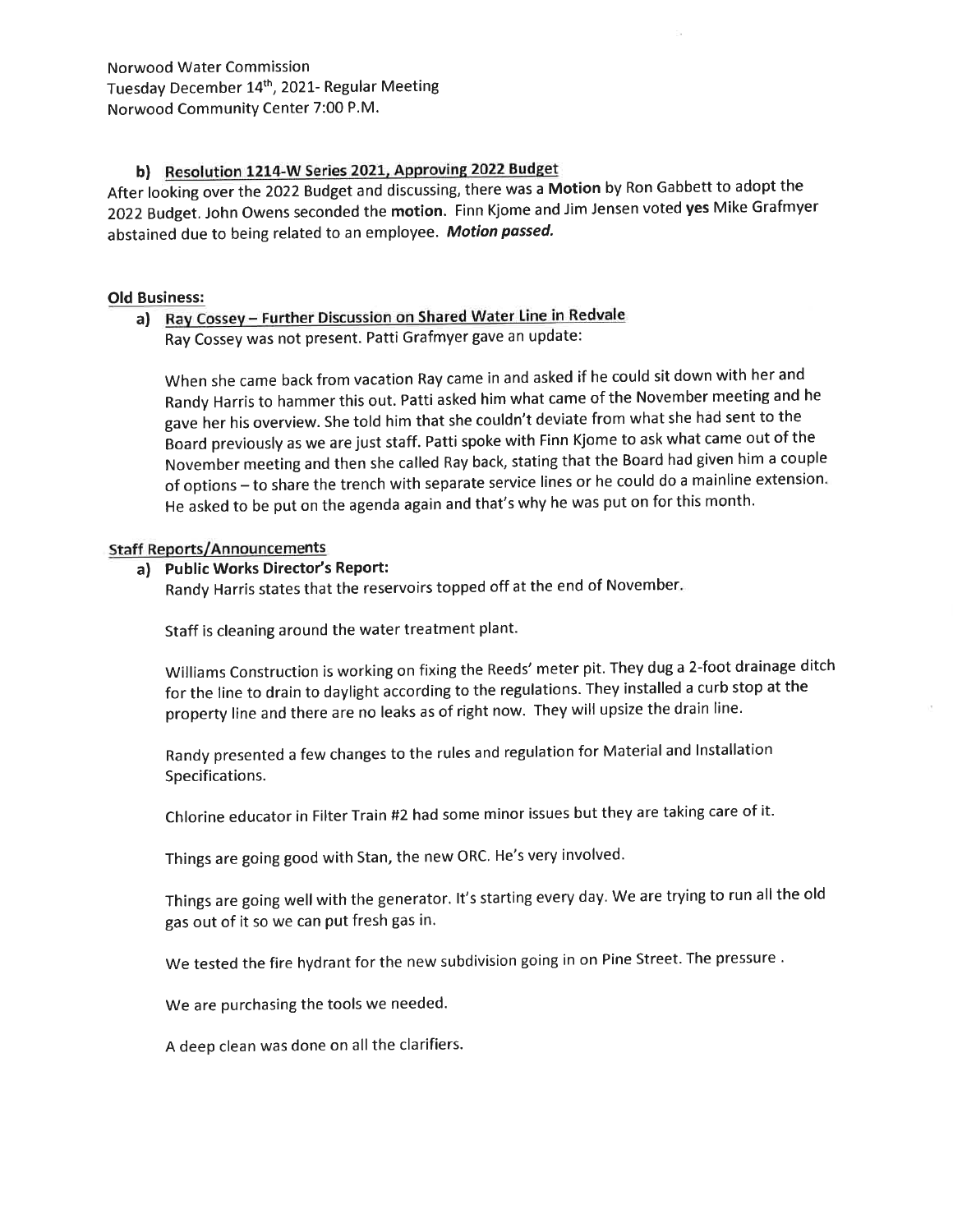Norwood Water Commission Tuesday December 14th,2O2I- Regular Meeting Norwood Community Center 7:00 P.M.

# 1. Chlorine & Turbidity Reports/Fluoride Report/Submitted:

Tests have been submitted and they look good.

## 2. Water Production versus Usage:

Randy Harris states that the water production has gone from 4.9 million gallons down to 3.9 million gallons.

b) Board Member Reports:

## **Administration Reports:**

1. Well requests

# a) Ken Lukaszewki - 2023 County Road 42ZN

He was asked by Greg powers, the Montrose County Well Commissioner, to get a letter from the Norwood water commission stating that we do not object to them drilling a well for the purposes of rehabilitating the native landscape, running a small ranch and a greenhouse. Mike Grafmyer asked if this would be exempt or non-exempt. Mike Grafmyer made a Motion to table this until the next meeting until we could get the correct interpretation from the state. Ron Gabbett seconded the motion. All voted yes. Motion passed.

# b) Thomas and Marilyn Pitterle - 179 Catspaw Way

They would like to drill a well so they can have water. They were told by Greg Powers to get a letter of non-objection from the Norwood Water Commission. Ron Gabbett made a Motion to approve a letter of non-objection for the purposes of having water. John Owens seconded the motion. All voted yes. Motion passed.

patti Grafmyer gave some clarification on the Jeff Donaldson project as that came up in the Ray Cossey discussion. Finn Kjome said he believed that a main line extension could be done across the highway and once the infrastructure was in then it would be ours. There was some confusion on if it had started or would happen in the future. Patti said the motion was in May when Jeff requested a larger line to go underneath the highway. The actual motion was "Mike Grafmyer made a motion that the Norwood Water Commission allow Jeff Donaldson to tie into the main line at the highway, install a 6-inch valve and go underneath the highway with 6-inch pipe. Jeff Donaldson will own the infrastructure until such time that the Water Commission takes it over and he will work on getting a utility easement for NWC before it is taken over. John Owen seconded it."

Due Diligence was given to the Board for the Straw Reservoir. Patti asked if adding municipal water to this would be advantageous for the Farmer's Water Development Company as well. The other thing Patti stated was that they have signed a lease with the land owner so they are truly moving forward.

Patti said that she and Randy are working on a job description for the 3<sup>rd</sup> public works position and they will be advertising in the first quarter of January.

## Adiourn:

**Motion** by Mike Grafmyer to adjourn the meeting at 8:01P.M. Ron Gabbett seconded the **motion**. All voted yes. Motion passed.